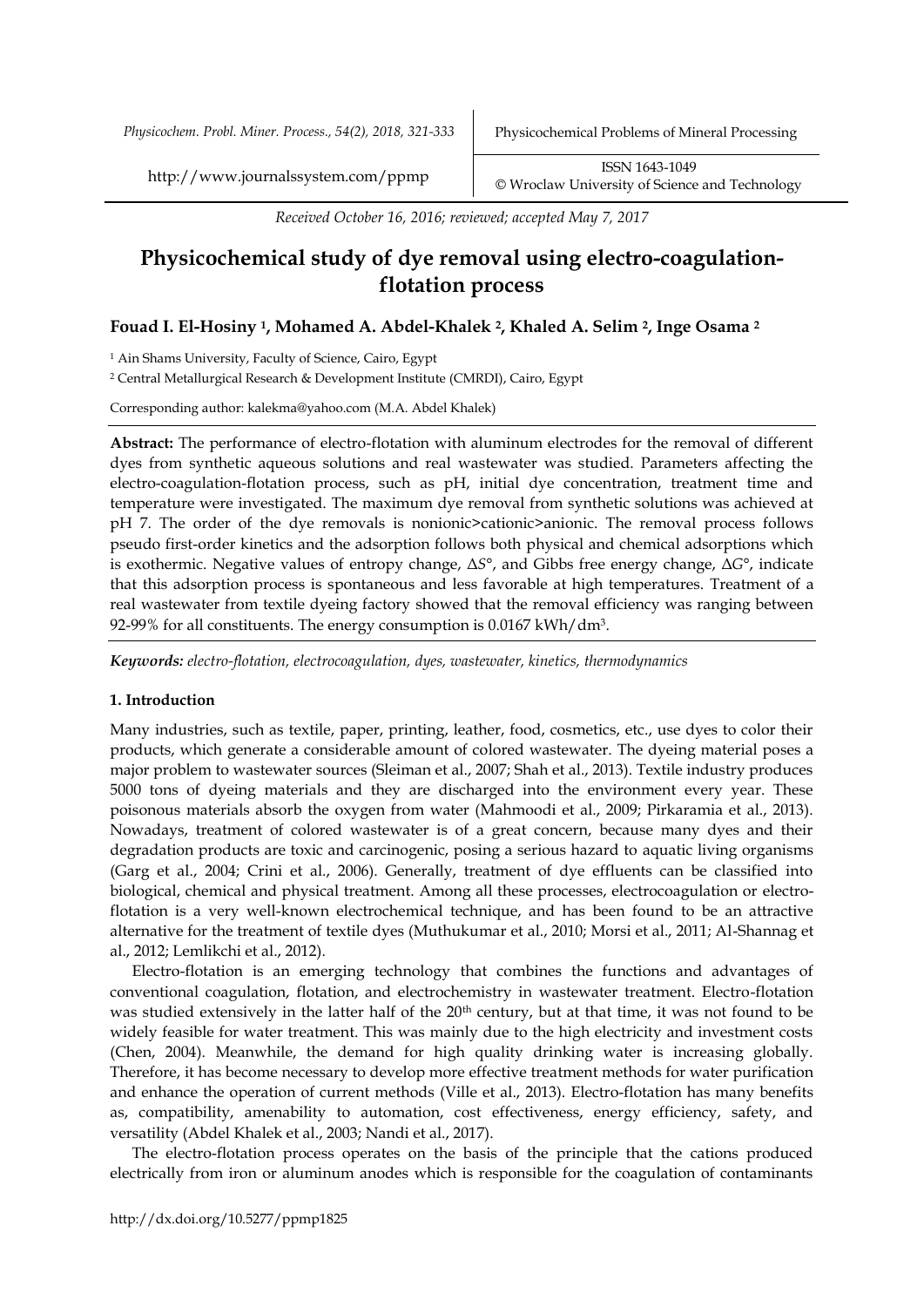from an aqueous medium (Chaturvedi, 2013). The consumable metal anodes are used to continuously produce polyvalent metal cations in the region of the anode. These cations neutralize the negative charge of the particles moved towards the anodes by polyvalent cations from the anodes (iron or aluminum) (Ahmed et al., 2015). The process involves formation of coagulants by destabilization of the contaminants and aggregation of the destabilized phase to form flocks. Destabilization of contaminants would take place through compression of the diffuse double layer around the charged ions by anodic counter ions. These counter ions neutralize ionic species in the wastewater and reduce the electrostatic repulsion so that Van der Walls attraction predominates hence coagulation occurs which approach to the zero net charge (Elksibi et al., 2014). The flocculated particles are attracted by small bubbles of oxygen and hydrogen generated from electrolysis of water. Thus the flocculated particles float towards the surface (Sahu et al., 2014). Other physiochemical and electrochemical processes were also reported (Thirugnanasambandham et al., 2013 and 2014; Vasudevan et al., 2014).

This paper investigated the kinetics and thermodynamics of electro-coagulation-flotation of different dyes, such as anionic, cationic and nonionic from synthetic aqueous solutions and a real wastewater from textile dyeing factory.

## **2. Materials and Methods**

# **2.1. Chemicals**

Acid Red 1 (anionic), Basic Violet 3 (cationic) and Disperse Blue 14 (nonionic) dyes were of an analytical grade; 99.9% purity (Sigma-Aldrich and Merck). Their chemical structures are presented in Fig.1. The pH was adjusted by 0.01 M solutions of HCl and NaOH when required. The real wastewater was obtained from a textile factory.



Fig. 1. Chemical structures of different dyes used in this study

## **2.2. Procedure**

A laboratory model DC power supply apparatus (Farnell Instruments LTD) was used to maintain a constant DC current. Voltage and current were measured by a multimeter (PHYWE). The pH and the temperature were measured using a Hanna (HI8314) pH meter.

Table 1. Chemical composition of 5052 aluminum alloy

| Element   | $\%$ |
|-----------|------|
| Magnesium | 2.47 |
| Chromium  | 0.23 |
| Copper    | 0.06 |
| Iron      | 0.34 |
| Manganese | 0.07 |
| Silicon   | 0.19 |
| Zinc      | 0.04 |
| Aluminum  | 96.6 |

Electro-coagulation-flotation was conducted in a cylindrical glass cell of  $400 \text{ cm}^3$  in which aliquot solutions of 300 cm<sup>3</sup> were placed and slowly stirred with a magnetic bar at 120 rpm. Schematic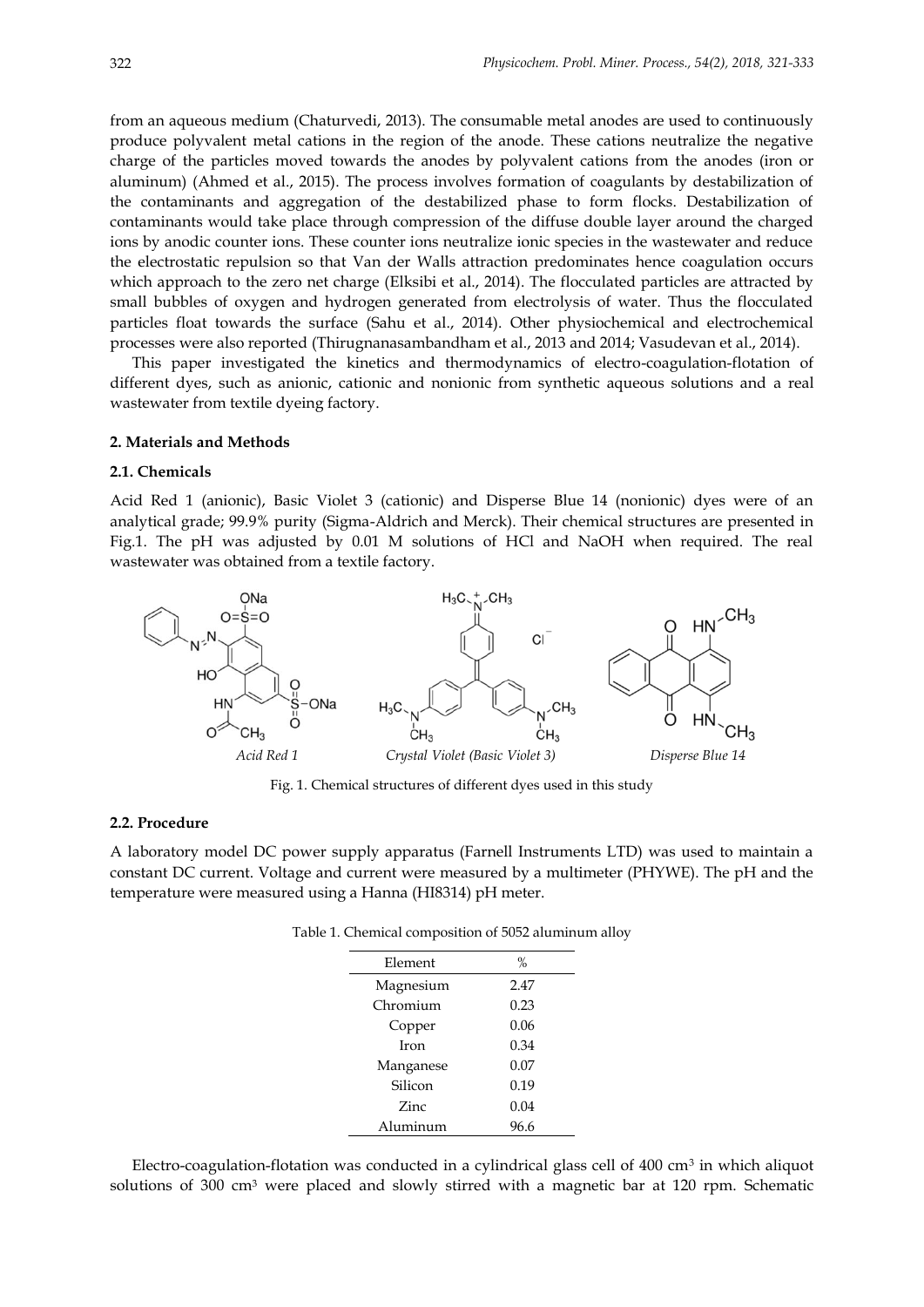diagram of electro-coagulation-flotation cell is provided in Fig. 2. In the experiments, a pair of commercially obtained aluminum plates (alloy 5052) of size 6 cm  $\times$  5 cm  $\times$  0.5 cm are used, immersed to 6 cm depth with an effective area of 30 cm<sup>2</sup> . Chemical composition of the used alloy can be seen in Table 1. The inter-electrode distance was 4 cm. A 0.2% KCl was added for preventing passivation on the aluminum electrode surface and decreasing excessive ohmic drop in the solution. The residual dye concentrations were determined by UV/Vis spectrophotometer (LLG-UniSPEC 2).



Fig. 2. Schematic diagram of electro-coagulation-flotation cell

The removal percent and the dye amount adsorbed on  $AI(OH)$ <sub>3</sub> (q<sub>e</sub>) were calculated by Equations 1 and 2, respectively (Hunsom et al., 2005; Mohora et al., 2012):

$$
Removal (%) = \frac{c_0 - c_t}{c_0} \times 100,
$$
\n<sup>(1)</sup>

where  $C_0$  and  $C_t$  are the concentrations of dye solution  $(mg/dm^3)$  at time zero and *t,* respectively and:

$$
q_e = \frac{(c_0 - c_t)v}{M},\tag{2}
$$

where  $q_e$  is the sorption capacity of Al(OH)<sub>3</sub> in  $g/g$ , *V* is the volume of the dye solution in L and *M* is the mass of  $AI(OH)$ <sub>3</sub> in g which calculated by (Konstantinos et al., 2011):

$$
m Al(OH)_3 = \frac{l.t.M}{z.F},\tag{3}
$$

where *I* is current intensity (A), *t* is time (s), *M* is molecular weight of aluminum hydroxide (g/mol), *z* is the number of electrons transferred in the reaction  $\text{Al} \rightarrow \text{Al}^{3+} + 3\text{e}$ , and *F* is the Faraday's constant (96500 Cb/mol).

Chemical Oxygen Demand (COD) and Biochemical Oxygen Demand (BOD) is an empirical test that determines the relative oxygen requirements of wastewater, effluent and polluted waters using the respirometric method. The sample bottle is connected to a pressure sensor in a closed system. As bacteria consume oxygen in the sample the pressure in the bottle drops. This pressure change correlates directly to BOD. The most common BOD test consists of a 5-day period in which a sample is placed in an airtight bottle under controlled conditions temperature ( $20^{\circ}C \pm 1^{\circ}C$ ), keeping any light from penetrating the sample to prevent photosynthesis. TS (Total solid), TSS (Total suspended solid) and heavy metals were measured according to Standard Methods (Cleceri et al., 1998). Total solids are measured by evaporating all of the water out of a sample and weighing the remaining solids. Suspended solids are measured by passing sample water through a filter. The solids caught by the filter, once dried, are the suspended solids. Heavy metals were measured by Perkin Elmer, AAanalyst atomic absorption. Turbidity was recorded on a 2100N IS Turbidimeter (Hach). Color was determined by absorption scan (190–350 nm) using UV/Vis-Spectrophotometer (LLG-UniSPEC 2) (APHA, 1992).

#### **3. Results and discussion**

#### **3.1. Effect of pH**

The pH is an important factor for removal efficiency of dyes, so the initial pH was investigated for its effect on the removal percentage. The removal mechanism of pollutants is based on their adsorption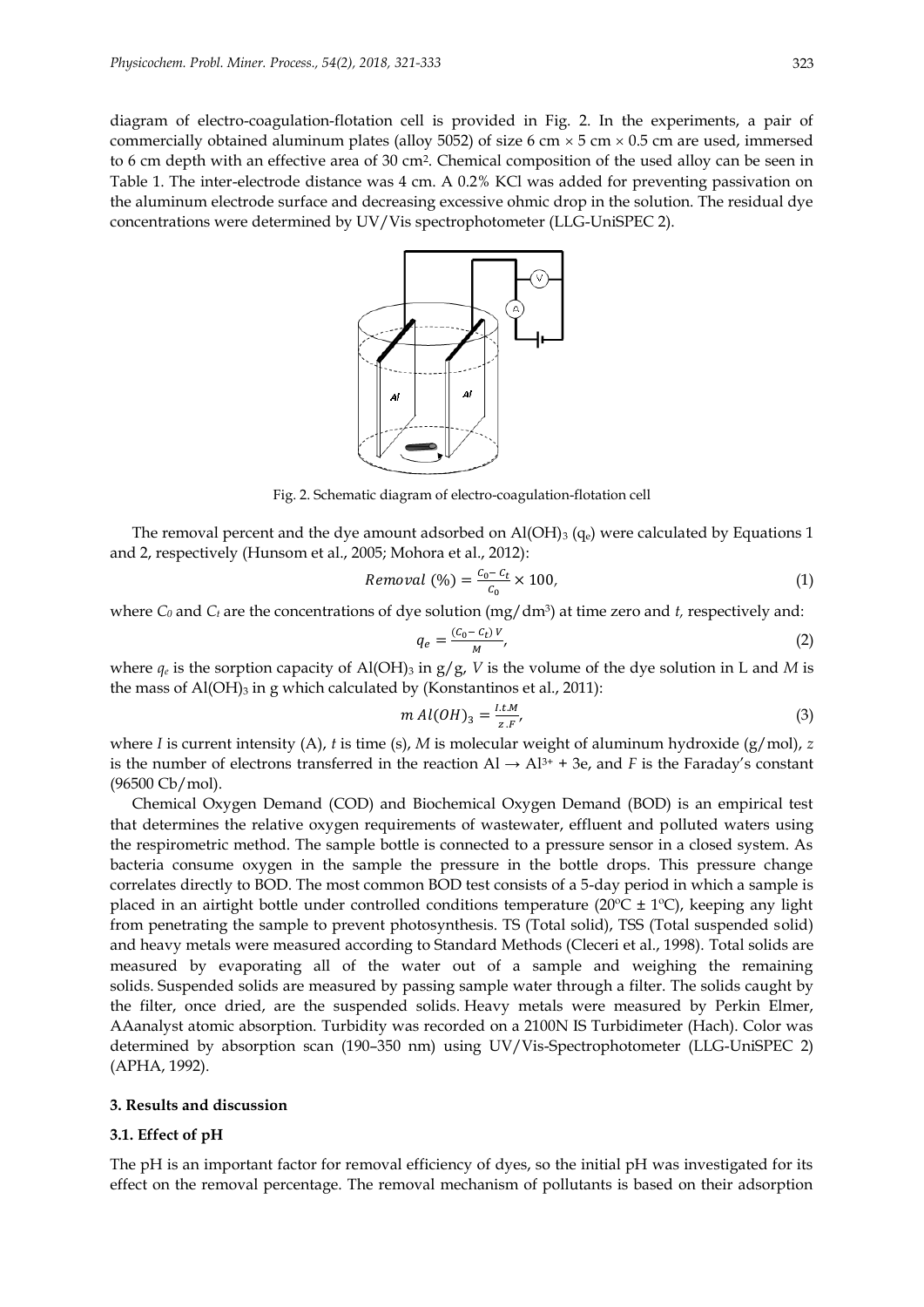on the Al(OH)<sub>3</sub> flocs. Fig. 3 shows that the pH affects Al(OH)<sub>3</sub> stability in the solution (Basiri Parsa et al., 2011). It demonstrates different forms of  $Al(OH)_3$  relative to the pH and concentration of  $Al^{3+}$  ions in the media (Jiang et al., 2002). In the high and low pH,  $Al(OH)_{3}$  is in its charged form and is soluble in water, hence, cannot be used for electro-coagulation-flotation. But in neutral pH,  $Al(OH)_{3}$  is stable and insoluble in the water and available for pollutant adsorption from water.



Fig. 3 Activity–pH diagram for Al<sup>3+</sup> species in equilibrium with Al(OH)<sub>3</sub> (Basiri Parsa et al., 2011)



Fig. 4. Effect of initial pH on removal efficiency different dyes

Fig. 4 shows that the maximum removal efficiency for all types of dyes is achieved at pH 7. The removal efficiency remains high and almost constant in the pH range 7-11 for cationic dye due to the degradation of the dye at higher pH (Jiang et al., 2002). The lower removal efficiency at strong acidic medium is due to the higher solubility of  $A(OH)$ <sub>3</sub> which is not useful for water treatment (Adhoum and Monser, 2004). The removal mechanism of dye molecules is based on their adsorption on the  $Al(OH)$ <sub>3</sub> flocs. There is another mechanism may be occurred in addition to simple adsorption mechanisms. The concentration of the aqueous complexes (polymeric aluminum species:  $Al_3(OH)_{4}^{5+}$ ,  $\text{Al}_2(\text{OH})_2$ <sup>4</sup>, Al(OH)<sub>2</sub><sup>+</sup>, AlOH<sup>2+</sup>) of the dissolved aluminum becomes maximized between pH 5-7. The aluminum atom of these species acts as an electron acceptor for an electron pair donated by different dyes (Othman and Chmielewski, 2010). These polymeric species are physicochemically/chemically reactive and they form instantaneous agglomerates with dyes as follows:

> Dye + monomeric  $\text{Al} \rightarrow \text{[Dye-monomeric Al]}_{\text{(s)}}$ Dye + polymeric Al  $\rightarrow$  [Dye- polymeric Al]<sub>(s)</sub> Dye +  $\text{Al(OH)}_{n(s)} \rightarrow \text{[Sludge]}_{(s)}$ [Dye-monomeric Al]<sub>(s)</sub> + [Dye- polymeric Al]<sub>(s)</sub> + Al(OH)<sub>n(s)</sub>  $\rightarrow$  [Sludge]<sub>(s)</sub>

The results indicated that the order of removal efficiency for different types of dyes was as follows: nonionic > cationic > anionic. The lower adsorption of anionic and cationic dyes as charged dyes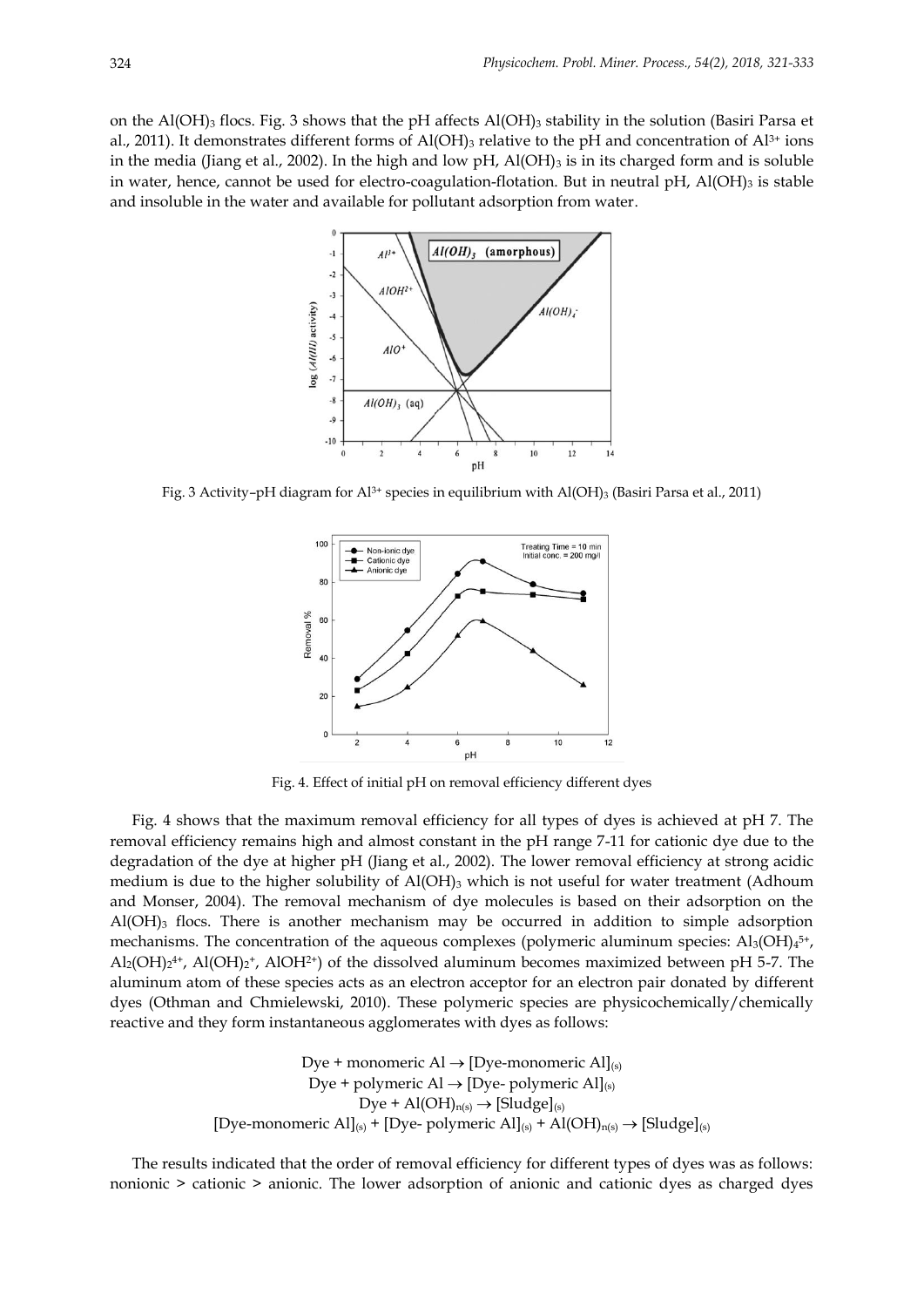could be attributed to a more dominant physical adsorption mechanism rather than a chemical adsorption. On the other hand, the removal efficiency increases with decreasing molecular weight. From Table 2, the adsorption of one mole of each type of dye means that the relative removal by mass was; 1 – nonionic, 2 – cationic, 2.5 – anionic.

| Type     | Name             | Composition                 | Mol.Wt |
|----------|------------------|-----------------------------|--------|
| Anionic  | Acid Red 1       | $C_{18}N_3O_7S_2H_{13}Na_2$ | 493    |
| Cationic | Basic Violet 3   | $C_{25}N_3H_{30}Cl$         | 407    |
| Nonionic | Disperse Blue 14 | $C_{16}N_2O_2H_{14}$        | 266    |

Table 2. Chemical composition, molecular weight and type of different dyes

# **3.2. Effect of treatment time and kinetic study**

Fig. 5 shows the equilibrium concentrations for different dyes as a factor of treatment time. The rate of dye removal for different types of dyes was as follows: nonionic>cationic>anionic. It is clear that the initial dye concentration of 200 mg/L was reduced to 0.3, 1 and 2 mg/L after 60 min for nonionic, cationic and anionic, respectively. Thus, there is no significant difference between maximum removals for all types of dyes.

In order to investigate the mechanism of removal process, particularly potential rate-controlling step, the pseudo-first-order and the pseudo-second-order kinetic models were used to test the dynamic experimental data. The integrated rate law solutions for first and second order expressions are different functions but all can be written in the form of a straight line. This means that the plot of the concentration as a function of time for each expression below should yield a straight line for the correct order.

#### *Pseudo-first-order model* [

$$
ln[C_e] = ln[C_o] - K_1 t \tag{4}
$$

*Pseudo-second-order model* 1/[C<sub>e</sub>]

$$
1/[C_e] = 1/[C_o] + K_2 t \tag{5}
$$

Here, *C<sup>e</sup>* is the equilibrium dye concentration at time t (the residual concentration of dye) and *C<sup>o</sup>* is the initial dye concentration. The *K<sup>1</sup>* and *K<sup>2</sup>* are the rate constants for Pseudo-first-order and Pseudosecond-order models, respectively.



Fig. 5. Effect of time on equilibrium concentration of different dyes

Fig. 6 shows the plot of ln[Ce] versus *t* which gives a straight line as per pseudo-first-order adsorption kinetics which allows computation of the rate constant *K*<sup>1</sup> with high linear regression coefficient  $(R^2) \geq 0.93$  suggest that the dye removal process follows pseudo first-order kinetics, seen in Table 3.

Fig. 7 shows that the plot of  $1/[C_e]$  versus time t gives a straight line as per pseudo-second-order adsorption kinetics which allows computation of the rate constant *K*<sup>2</sup> with very poor linear regression coefficient (*R*<sup>2</sup> ) of 0.51–0.58 which suggests that the dye removal process doesn't follow pseudo second-order kinetics, Table 4.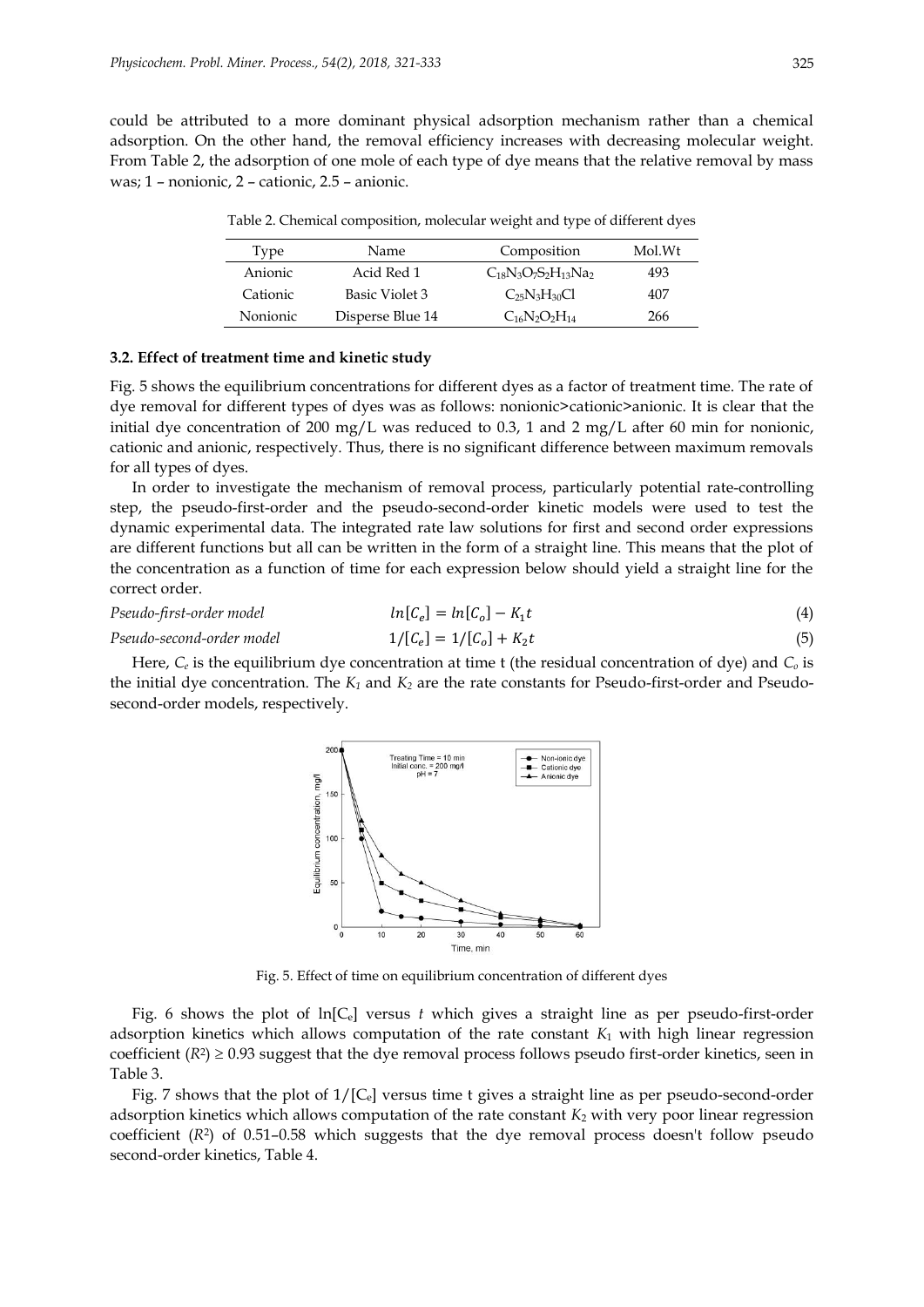

Fig. 6. Plotting of pseudo-first order model



Fig. 7. Plotting of pseudo-second order model

| Table 3. Pseudo-first order model constants |  |
|---------------------------------------------|--|
|---------------------------------------------|--|

| Item                    | Nonionic dye | Cationic dye | Anionic dye |
|-------------------------|--------------|--------------|-------------|
| R <sup>2</sup>          | 0.9253       | 0.9411       | 0.9707      |
| Intercept = $\ln [C_0]$ | 4.5497       | 5.0224       | 5.2303      |
| Slope = $-K_1$          | $-0.0922$    | $-0.0734$    | $-0.0678$   |
|                         | 0.0922       | 0.0734       | 0.0678      |

| Item                | Nonionic dye | Cationic dye | Anionic dye |
|---------------------|--------------|--------------|-------------|
| R2                  | 0.5543       | 0.5159       | 0.5849      |
| Intercept = $1/C_0$ | $-0.4554$    | $-0.1296$    | $-0.0633$   |
| Slope = $K_2$       | 0.0383       | 0.0111       | 0.0058      |
| K2                  | 0.0383       | 0.0111       | 0.0058      |

## **3.3. Effect of initial dye concentration and isotherm analysis**

The effect of initial dye concentration on their adsorption by aluminum hydroxide floc,  $AI(OH)_{3}$ , is shown in Fig. 8. The adsorption capacities of adsorbent increased with increasing the equilibrium dye concentration, as the increasing concentration gradient overcomes the resistance to mass transfer of dye between the aqueous phase and the adsorbent (Bhattacharyya and Gupta, 2006).

The most appropriate method in designing the adsorption systems is to have an idea about the adsorption isotherm. Two equilibrium isotherm equations are used to find out the relation between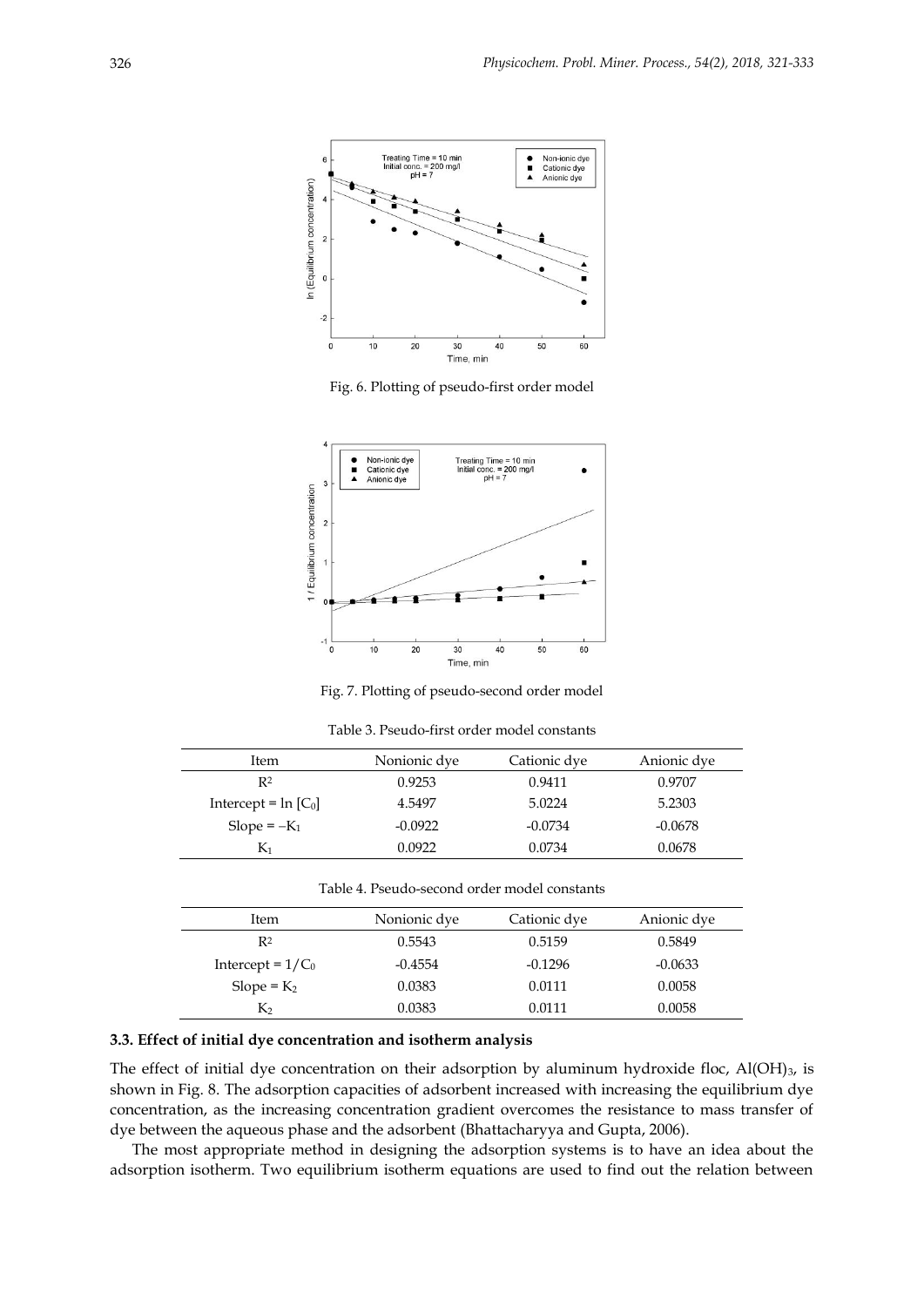the equilibrium concentrations of the adsorbate in the liquid phase and in the solid phase. These isotherms are as follows.

# **3.3.1. Freundlich isotherm**

Freundlich model is applied to describe a heterogeneous system characterized by a heterogeneity factor of  $1/n$ . This model describes reversible adsorption and is not restricted to the formation of the monolayer. It can be written as (Perez-Marin et al., 2007):

$$
\ln q_e = \ln k_f + \frac{1}{n} (\ln C_e),\tag{6}
$$

where  $q_e$  is the amount of the dye adsorbed at the equilibrium time,  $C_e$  is the equilibrium concentration of the dye in solution.  $K_f$  is the Freundlich isotherm constant and  $1/n$  is the heterogeneity factor which indicate the capacity and the intensity of the dye adsorption, respectively. The isotherm constants can be calculated from the intercept and slope of the plot between ln *q*<sup>e</sup> and ln *C*e.

Fig. 9 shows the fitting of results on Freundlich isotherm. The values of *"n"* are greater than unity which indicates the favorable nature of adsorption, Table 5. Thus, it describes a heterogeneous system characterized by physical adsorption (Demiral et al., 2008).



Fig. 8. Effect of initial dye concentration on the adsorption by Al(OH)<sub>3</sub>

| Table 5. Freundlich isotherm constants |                      |                        |                       |  |
|----------------------------------------|----------------------|------------------------|-----------------------|--|
| Item                                   | Non-ionic            | Cationic               | Anionic               |  |
| R <sup>2</sup>                         | 0.9860               | 0.9784                 | 0.9814                |  |
| Slope $(1/n)$                          | 0.4050               | 0.5999                 | 0.6871                |  |
| N                                      | 2.469                | 1.667                  | 1.455                 |  |
| Intercept $(\ln k_f)$                  | $-0.5589$            | $-2.0072$              | $-2.9275$             |  |
| $\rm K_{\rm f}$                        | $57.18\times10^{-2}$ | $13.44 \times 10^{-2}$ | $5.35 \times 10^{-2}$ |  |



Fig. 9. Fitting of results on Freundlich isotherm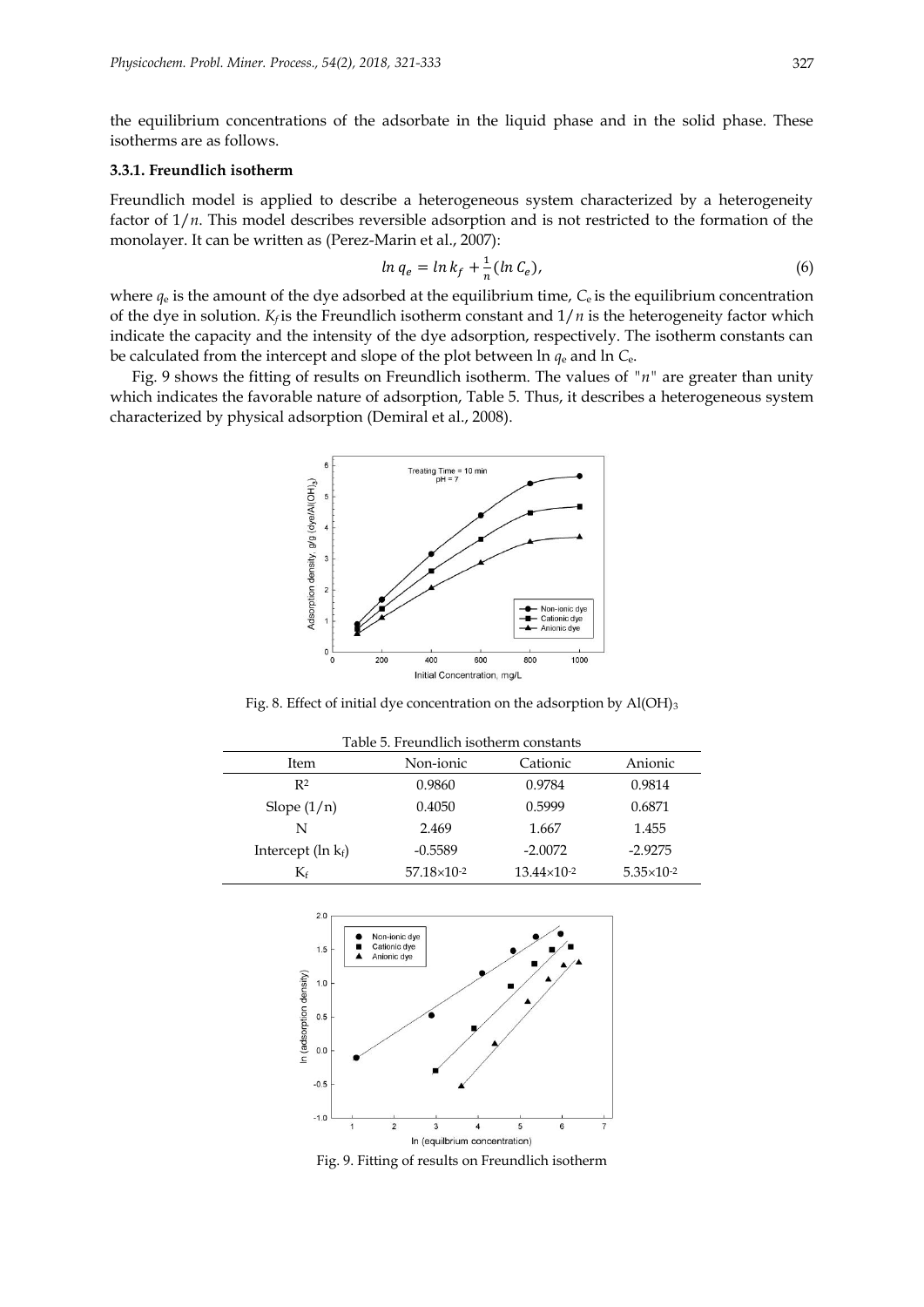### **3.3.2. Langmuir isotherm**

According to Langmuir model, adsorption occurs uniformly on the adsorbent and no further adsorption can take place at this site (El-Hamshary et al., 2007). The linearized form of Langmuir can be written as (Perez-Marin et al., 2007):

$$
\frac{c_e}{q_e} = \frac{c_e}{q_{max}} + \frac{1}{b.q_{max}},\tag{7}
$$

where  $C_e$  is the concentration of dye in solution at equilibrium (mg/L),  $q_e$  is the amount of dye at equilibrium in unit mass of adsorbent, *qmax* and *b* are the Langmuir coefficient related to adsorption capacity and adsorption energy respectively. These were determined from the slope and intercept of the plot of *Ce/q<sup>e</sup>* against *C<sup>e</sup>* as shown in Fig. 10. The Langmuir model fits the data for all dyes. Thus, it also represents a monolayer sorption process as chemical adsorption. The maximum adsorption capacity of *qmax*, and constant are related to the binding energy of the sorption system, *b*. Calculated results are presented in Table 6.



Fig. 10. Fitting of results on Langmuir isotherm

|  | Table 6. Langmuir isotherm constants |
|--|--------------------------------------|
|--|--------------------------------------|

| Item                      | Non-ionic              | Cationic              | Anionic               |
|---------------------------|------------------------|-----------------------|-----------------------|
| R2                        | 0.9898                 | 0.9907                | 0.9809                |
| Slope $(1/q_{max})$       | 0.1600                 | 0.1579                | 0.1669                |
| Intercept $(1/b.q_{max})$ | 6.7259                 | 25.0743               | 55.7924               |
| $q_{max}$ (Calculated)    | 6.25                   | 6.33                  | 5.99                  |
| $q_{max}$ (Experimental)  | 5.66                   | 4.68                  | 3.70                  |
| h                         | $23.79 \times 10^{-3}$ | $6.29 \times 10^{-3}$ | $2.99 \times 10^{-3}$ |

| Table 7. The dimensionless equilibrium parameter, $R_L$ |  |  |
|---------------------------------------------------------|--|--|
|---------------------------------------------------------|--|--|

| $b \rightarrow$  | $23.79 \times 10^{-3}$ | $6.29 \times 10^{-3}$ | $2.99 \times 10^{-3}$ |
|------------------|------------------------|-----------------------|-----------------------|
| $C_o \downarrow$ |                        | $R_L$                 |                       |
| ppm              | Non-ionic              | Cationic              | Anionic               |
| 100              | 0.2959                 | 0.6139                | 0.7698                |
| 200              | 0.1737                 | 0.4429                | 0.6258                |
| 400              | 0.0951                 | 0.2844                | 0.4554                |
| 600              | 0.0655                 | 0.2095                | 0.3579                |
| 800              | 0.0499                 | 0.1658                | 0.2948                |
| 1000             | 0.0403                 | 0.1372                | 0.2506                |

A further analysis of the Langmuir equation can be made on the basis of a dimensionless equilibrium parameter, *R*L, also known as the separation factor, given by (Demiral et al., 2008):

$$
R_L = \frac{1}{(1 + bc_0)'}\tag{8}
$$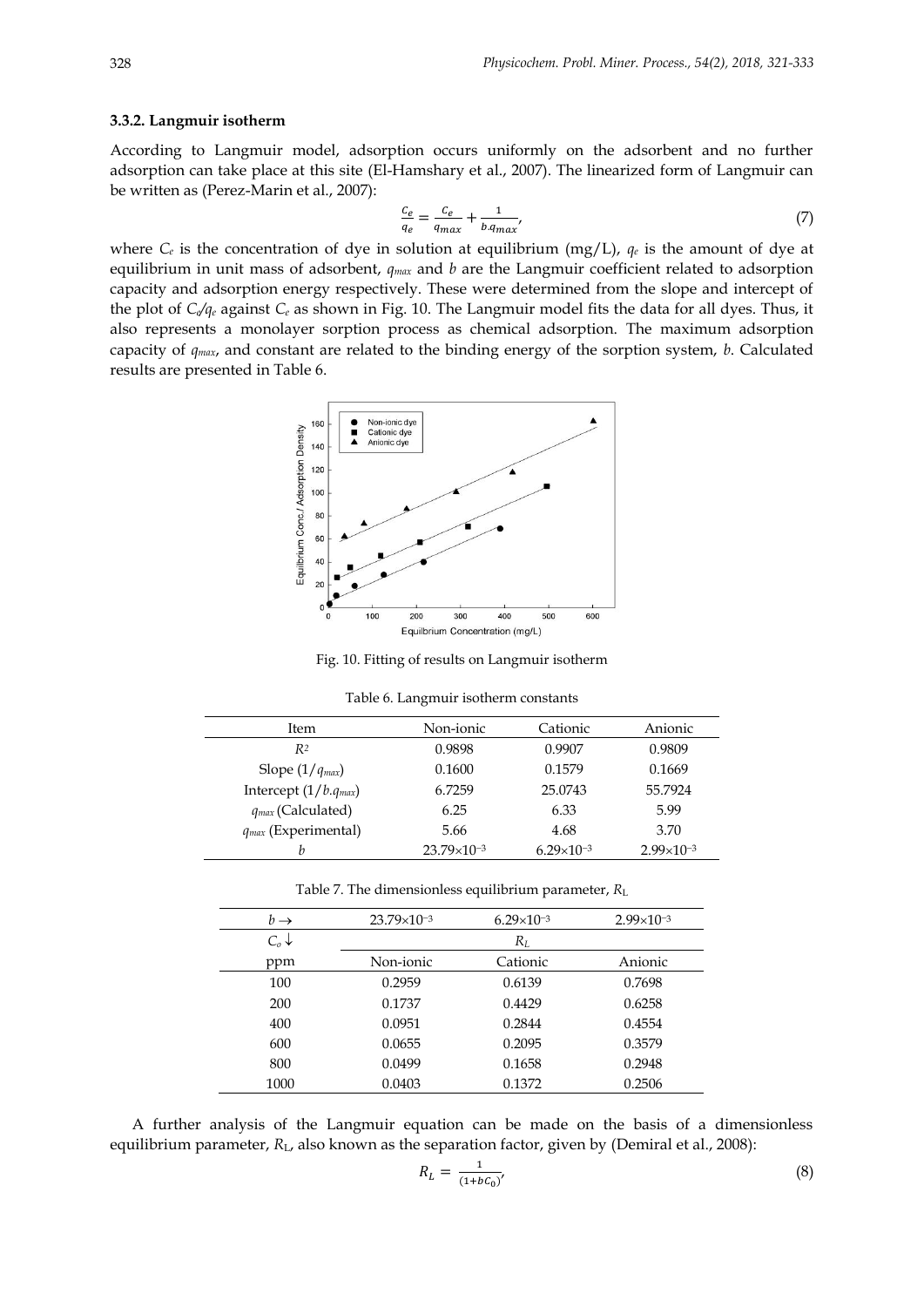where *b* is the Langmuir constant and  $C_0$  is the initial dye concentration. Calculated  $R_L$  parameters are presented in Table 7. If the average of the *R*<sub>L</sub> values for each of the different initial concentrations used is between 0 and 1, it indicates a favorable adsorption (Demiral et al., 2008).

#### **3.4. Effect of temperature and thermodynamic study**

The dependence of the removal efficiency to temperature is shown in Fig. 11. It shows that, with increasing temperature, the removal efficiency decreases. This behavior indicates that this process is an exothermic process (El-Hamshary et al., 2007).

The thermodynamic parameters; Gibbs free energy change (*ΔG°*), enthalpy change (*ΔH°*), and entropy change  $(\Delta S^{\circ})$ ; for the sorption of metal ions by Al(OH)<sub>3</sub> at various temperatures were calculated to evaluate the thermodynamic feasibility and the spontaneous nature of the process. The change in enthalpy (*ΔH°*) and entropy (*ΔS°*) were calculated using the Van't Hoff equation given in Equation 9 (Martell et al., 1977):

$$
ln K_c = \frac{\Delta S^{\circ}}{R} - \frac{\Delta H^{\circ}}{RT},
$$
\n(9)

where  $k_c = F_e/(1 - F_e)$ , and  $F_e = (C_o - C_e)/C_o$ , *T* is the temperature in K, and *R* is the gas constant [8.314 J/mol K]. The values of Δ*H°* and Δ*S°* have been computed from the slope and the intercept of the plot of ln *k<sup>c</sup>* vs. 1/*T* as seen in Fig. 12 which gives a straight line with an acceptable coefficient of determination ( $R^2 \ge 0.97$ ), Table 8.

From the plot of 1/*T* against ln *kc*, the slope is (- *ΔH°/R*) and the intercept is Δ*S°/R*. The values of *ΔH°* are -41.9, -43.3 and -48.9 kJ/mol for Nonionic, Cationic and Anionic dyes, respectively. The negative values of enthalpy changes (Δ*H°*) suggest that the reactions are exothermic and their higher values than 40 kJ/mol, confirming extent of some chemical actions with Al(OH)3 floc (Alkan et al., 2004).

The negative value of *ΔS°* shows decreasing randomness at the solid/liquid interface during the adsorption, indicating the adsorption was not favorable at higher temperatures.

The values of the standard Gibbs free energy change (*ΔG°*) were estimated (Table 9) using the following equation:

$$
\Delta G^{\circ} = -RTln K_c. \tag{10}
$$

For nonionic dye, the values of Δ*G°* at all tested temperatures are negative which indicate that this adsorption process is spontaneous in nature whereby no energy input from outside of the system is required. The increase in the Δ*G°* with increasing temperature indicates that the process becomes less favorable at high temperatures. The values of Δ*G°* for cationic dye at 25 and 40°C are also negative. However, they are positive at 60  $\degree$ C and above which indicate that this process is not spontaneous and energy input from outside of the system is required. On the other hand, for anionic dye, the values of Δ*G°* are positive at all temperatures except at 25 °C which indicate that this process is not spontaneous and becomes less favorable at high temperatures (Aksu et al., 2004).



Fig. 11. Effect of temperature on the removal efficiency of different dyes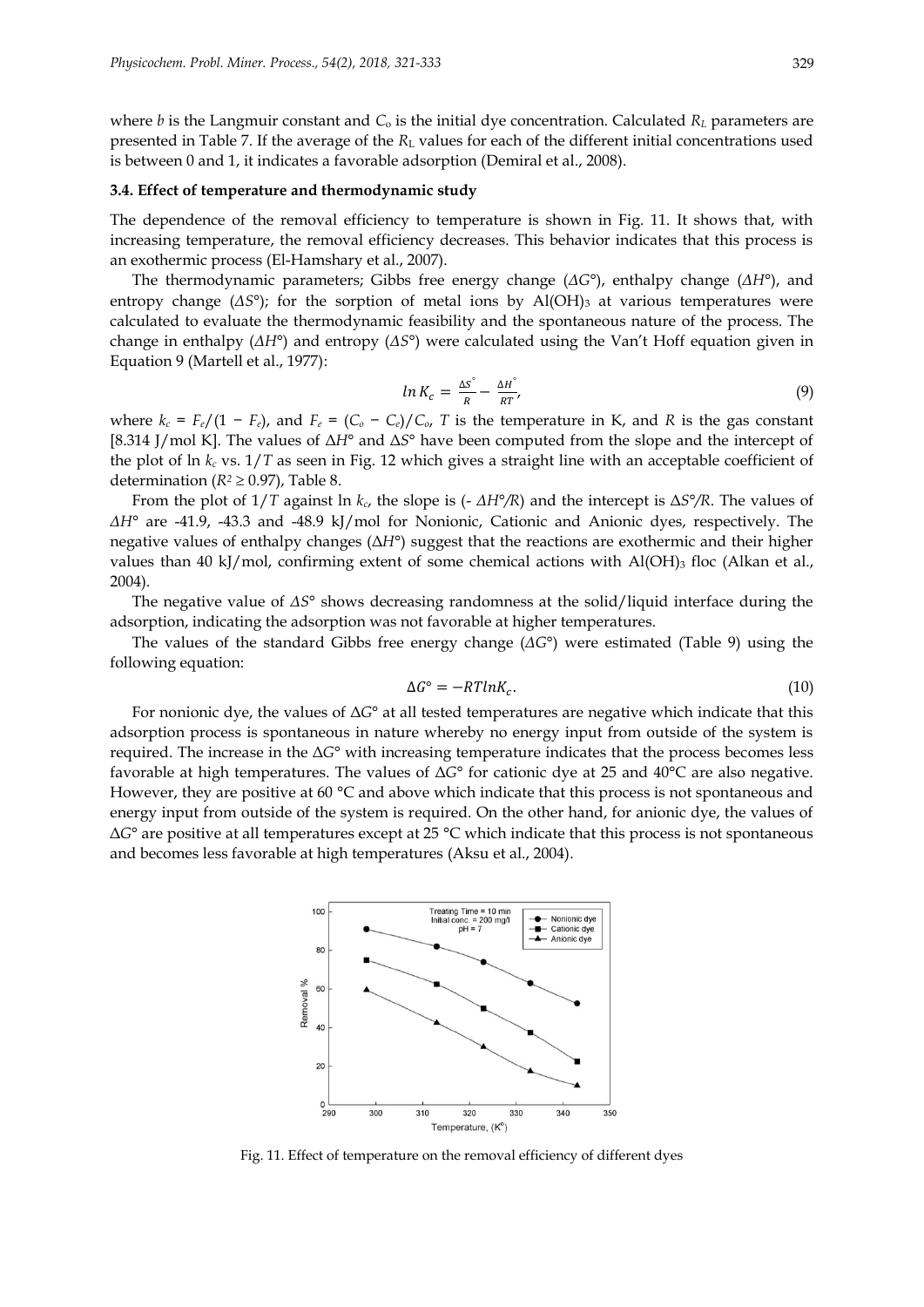

Fig. 12. Effect of temperature on the removal kinetic of different dyes

Table 8. Thermodynamic parameters; enthalpy change, Δ*H°*, and entropy change, Δ*S°*

| Item                      | Nonionic dye | Cationic dye | Anionic dye |
|---------------------------|--------------|--------------|-------------|
| R <sup>2</sup>            | 0.999542     | 0.973302     | 0.981375    |
| Slope                     | 5039         | 5204         | 5877        |
| Intercept                 | $-14.59$     | $-16.23$     | $-19.20$    |
| $\Delta H^{\circ}$ KJ/mol | $-41.9$      | $-43.3$      | $-48.9$     |
| ٨S°                       | $-121.3$     | $-134.9$     | $-159.6$    |

| Temp., $^{\circ}C$ | $\Lambda G^{\circ}$ |            |           |  |
|--------------------|---------------------|------------|-----------|--|
|                    | Nonionic            | Cationic   | Anionic   |  |
| 25                 | -5732.11            | $-2721.86$ | $-953.12$ |  |
| 40                 | -3945.84            | $-1329.24$ | 786.669   |  |
| 50                 | $-2808.95$          | 0.0000     | 2275.35   |  |
| 60                 | $-1473.42$          | 1414.18    | 4292.93   |  |
| 70                 | $-285.45$           | 3526.98    | 6265.75   |  |

Table 9. Gibbs free energy change (Δ*G°*)

# **3.5. Effect of temperature and thermodynamic study**

The aim of application part is to investigate the performance of the electro-coagulation-flotation process to treat a real waste water which contains soluble dyes. Many researches proved that this process can treat synthetic solutions of some types of dyes while it is not applicable for real industrial waste water (Azam and Mohammad, 2014). In order to test its application, the wastewater from a local textile dyeing factory was used. The wastewater was treated at the optimum conditions of synthetic solutions. The natural pH of the wastewater was 8.3 so; it was adjusted to pH 7 using HCl solution before its treatment. The textile wastewater contains a mixture of dyes, iron, and zinc. Table 10 shows the evaluation of treated wastewater at an operating voltage of 30 V and at an electric current of 1 A for 10 minutes at pH 7 and 25  $°C$ . The floated gelatinous aluminum hydroxide flocs with adsorbed pollutants was collected and filtered using fast filter paper the dried to reduce its amount to a very small quantity.

The electrical energy consumption *E* is calculated by following equation (Patil et al., 2011):

$$
E = \frac{U \times I \times t}{V} \times 10^{-3},\tag{11}
$$

where *U* is the operating voltage (volt), *I* is the operating current (amperes), *t* is the time of treatment (hours), and  $V$  is the volume of wastewater  $(m<sup>3</sup>)$ . The process of electro-coagulation-flotation was also performed on samples of real textile effluent.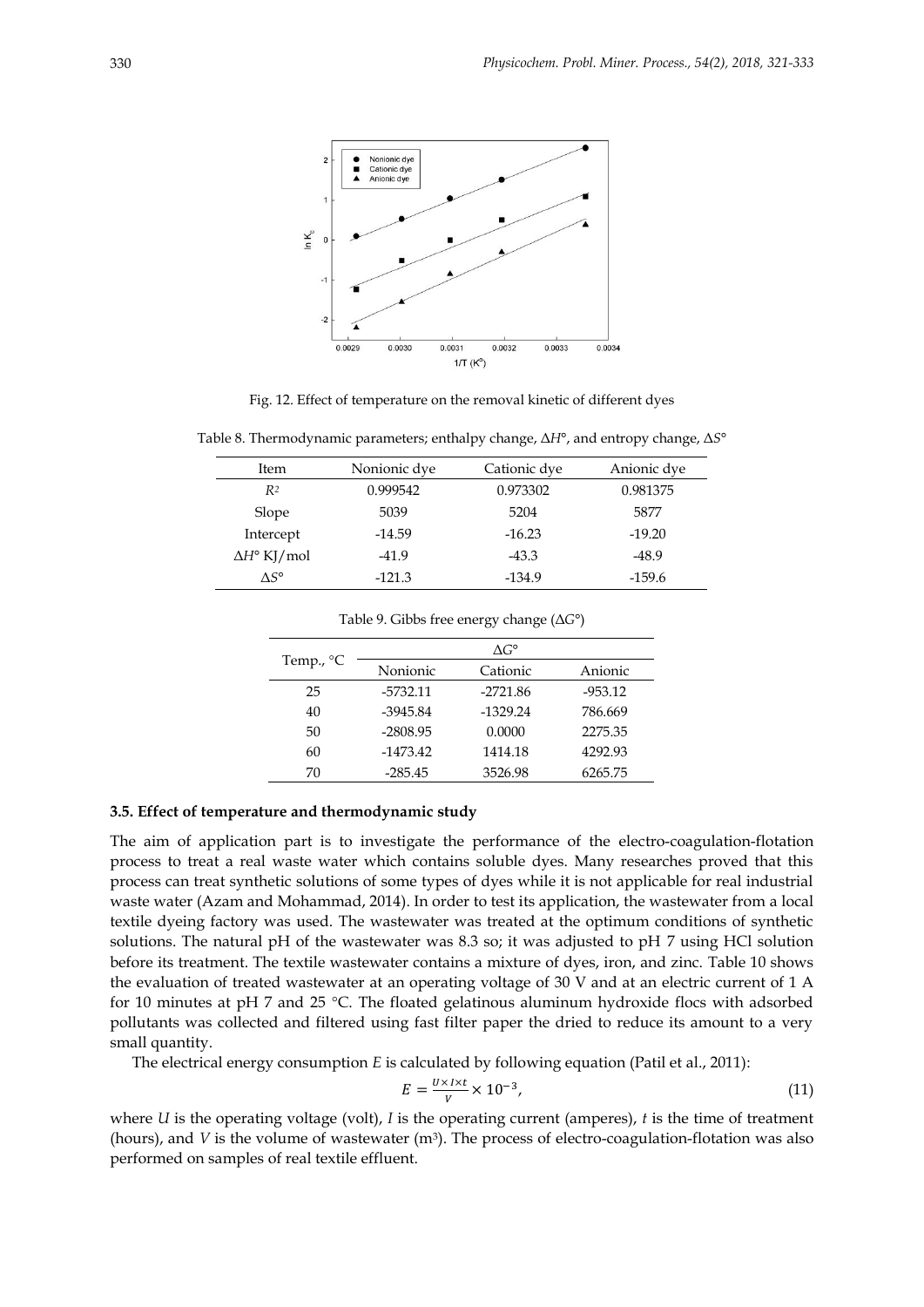The removal efficiency was ranging between 92-99% for all constituents. The energy consumption amounts to 0.0167 kWh per liter of treated wastewater.

| Item            | Untreated | Treated | Removal % |
|-----------------|-----------|---------|-----------|
| pH              | 8.3       | 8.6     | --        |
| TS, $mg/dm^3$   | 4592      | 183     | 96        |
| TSS, $mg/dm^3$  | 286       | 2.85    | 99        |
| <b>COD</b>      | 963       | 77      | 92        |
| <b>BOD</b>      | 132       | 10.5    | 92        |
| Color $%$       | 32        | 0.96    | 97        |
| Fe              | 3.1       | 0.12    | 96        |
| Zn              | 1.2       | 0.05    | 96        |
| Turbidity (NTU) | 279       | 2.7     | 99        |

Table 10. Evaluation of textile effluent before and after treatment using electro-coagulation-flotation

# **4. Conclusions**

Electro-coagulation-flotation of different dye types from aqueous solutions and a real textile wastewater showed that, the maximum dye removal was achieved at pH 7. The order of the dye removal is nonionic>cationic>anionic. The removal process follows pseudo first-order kinetics. Freundlich and Langmuir isotherm models indicate that the adsorption is characterized by physical and chemical adsorptions. The dimensionless equilibrium parameter, *R*<sup>L</sup> values were between 0 and 1, indicating favorable adsorption. The negative values of enthalpy changes (Δ*H°*) suggest that the reactions are exothermic with values than 40 kJ/mol. This confirms the presence of chemical interactions with  $AI(OH)$ <sub>3</sub> floc. The negative values of entropy change ( $\Delta S^{\circ}$ ) and Gibbs free energy change (Δ*G°*) indicate decreasing randomness at the solid/liquid interface during the adsorption while this process is spontaneous which need energy input from outside of the system. The increase in the Δ*G°* with increasing temperature indicates that the process becomes less favorable at high temperatures.

Treatment of a real wastewater from textile dyeing factory at optimum conditions of 30 Voltage, 1 Ampere, pH 7 and 25  $\degree$ C for 10 minutes, showed that the removal efficiency was ranging between 92-99% for all constituents. The energy consumption was 0.0167 kWh/dm $^3\!$ .

## **References**

- ABDEL KHALEK, M.A., PAREKH, B.K., 2003. *Separation of ultra-fine wood particles from waste water to prevent water pollution*. Afinidad, 60(503), 71-75.
- ADHOUM, N., MONSER, L., 2004. *Decolourization and removal of phenolic compounds from olive mill wastewater by electrocoagulation*. Chemical Engineering and Processing, 43, 1281-1287.
- AHMED, S.N., SHREESHIVADASAN, C., ZURIATI, Z., SAAD, A.A., 2015. *Treatment Performance of Textile Wastewater Using Electrocoagulation Process under Combined Electrical Connection of Electrodes*. Int. J. Electrochem. Sci., 10, 5924-5941
- AKSU, Z., KABASAKAL, E., 2004. *Batch adsorption of 2,4-dichlorophenoxy-acetic acid (2,4-D) from aqueous solution by granular activated carbon*. Sep. Purif. Technol., 35, 223–240.
- ALKAN, M., DEMIRBAS, O., CELIKCAPA, S., DOGAN, M., 2004. *Sorption of acid red 57 from aqueous solution onto sepiolite*. J. Hazard. Mater., 116, 135–145.
- AL-SHANNAG, M., LAFI, W., BANI-MELHEM, K., GHARAGHEER, F., DHAIMAT, O., 2012. *Reduction of COD and TSS from Paper Industries Wastewater Using Electro-Coagulation and Chemical Coagulation*. Sep. Sci. Technol., 47(5), 700.
- APHA, 1992. *Standard Methods for Examination of Water and Wastewater*. 17th Ed. Washington DC.
- AZAM, P., MOHAMMAD, E.O., 2014. *Removal of Dye from Industrial Wastewater with an Emphasis On Improving Economic Efficiency and Degradation Mechanism*. Journal of Saudi Chemical Society, 6, 1–8.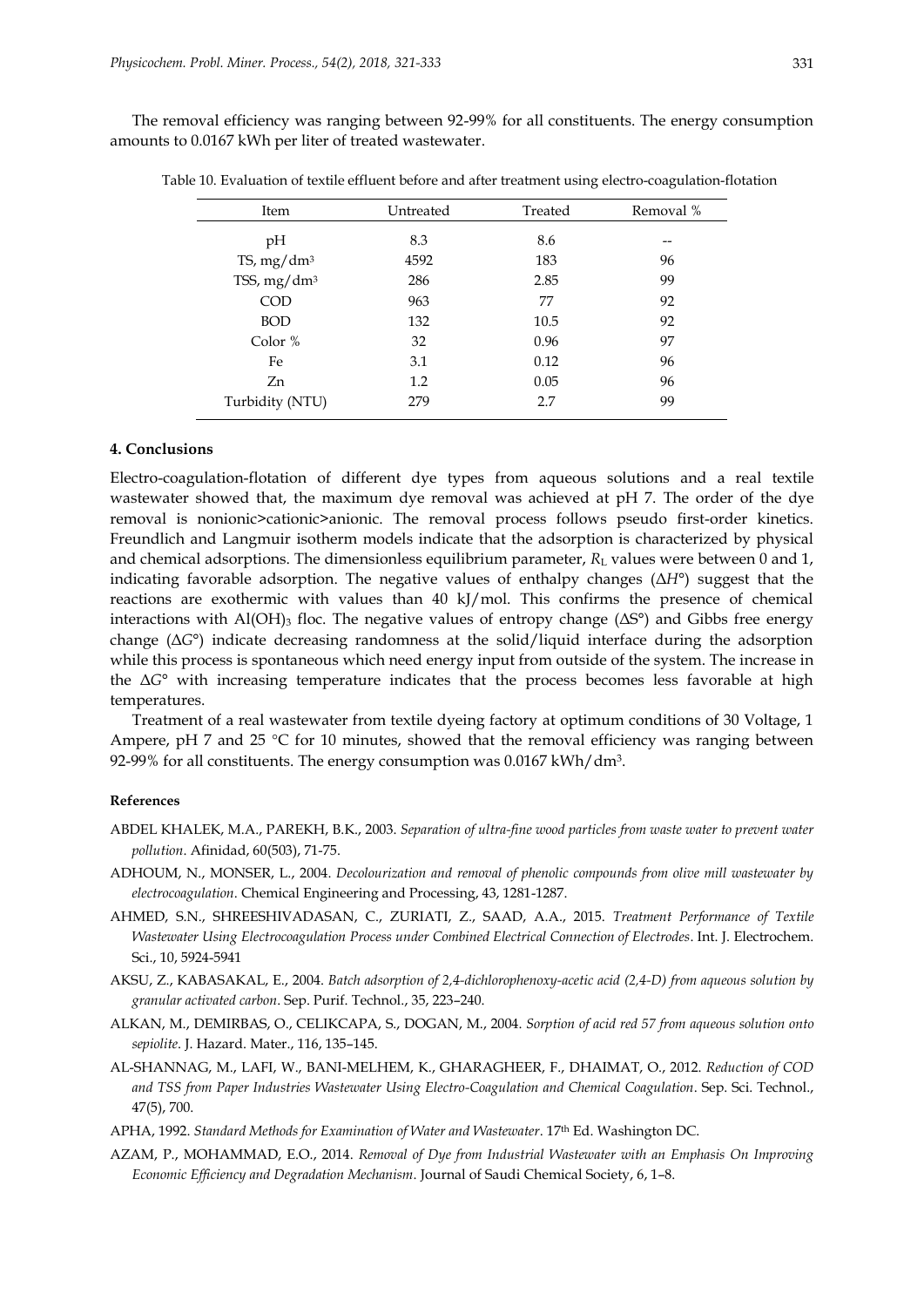- BASIRI PARSA J., REZAEI VAHIDIAN, H., SOLEYMANI, A.I.R., ABBASI, M., 2011. *Removal of Acid Brown 14 In Aqueous Media by Electrocoagulation: Optimization Parameters and Minimizing of Energy Consumption*. Desalination, 278, 295-302.
- CHEN, G., 2004. *Electrochemical Technologies in Wastewater Treatment*. Separation and Purification Technology, 38(1), 11-41.
- CLECERI, L.S., GREENBERG, A.E., EATON, A.D., 1998. *Standard Methods for the Examination of Water and Wastewater*. 20<sup>th</sup> Ed., American Public Health Association, USA, Washington DC.
- CRINI, G., 2006. *Non-Conventional Low-Cost Adsorbents for Dye Removal*: *A Review*. Bioresour. Technol., 97, 1061.
- DEMIRAL, H., DEMIRAL, I., TUMSEK, F., KARABACAKOGLU, B., 2008. *Adsorption of Chromium (VI) From Aqueous Solution by Activated Carbon Derived from Olive Bagasse and Applicability of Different Adsorption Models*. Chem. Eng. J., 144, 188-196.
- EL-HAMSHARY, H., EL-SIGENY, S., 2007. *Removal of Phenolic Compounds Using (2-Hydroxyethyl Methacrylate/ Acrylamidopyridine) Hydrogel Prepared by Gamma Radiation*. Sep. Purif. Technol., 57, 329–337.
- ELKSIBI, I., HADDAR, W., TICHA, M.B., GHARBI, R., MHENNI, M., 2014. *Development and Optimization of a Nonconventional Extraction Process of Natural Dye from Olive Solid Waste Using Response Surface Methodology (RSM)*. Food Chem., 161, 345-352.
- GARG, V.K., AMITA, M., KUMAR, R., GUPTA, R., 2004. *Basic Dye (Methylene Blue) Removal from Simulated Wastewater by Adsorption Using Indian Rosewood Sawdust: A Timber Industry Waste.* Dyes and Pigments, 63(3), 243-250.
- HUNSOM, M., PRUKSATHORNA, K., DAMRONGLERDA, S., VERGNESB, H., DUVERNEUILB, P., 2005. *Electrochemical Treatment of Heavy Metals (Cu2+, Cr6+, Ni2+) From Industrial Effluent and Modeling of Copper Reduction*. Water Res., 39, 610-616.
- JIANG, J., GRAHAM, N., ANDRE, C., KELSALL, G.H., BRANDON, N., 2002. *Laboratory Study of Electro-Coagulation–Flotation for Water Treatment*. Water Res., 36, 4064-4078.
- KONSTANTINOS, D., ACHILLEAS, C., EVGENIA, V., 2011. *Removal of Nickel, Copper, Zinc and Chromium from Synthetic and Industrial Wastewater by Electro-Coagulation*. International Journal of Environmental Science, 1(5), 697-710.
- BHATTACHARYYA, K.G., GUPTA, S.S., 2006. *Adsorption of Fe(III) from water by natural and acid activated clays: Studies on equilibrium isotherm, kinetics and thermodynamics of interactions*. Adsorption, 12, 185–204.
- LEMLIKCHI, W., KHALDI, S., MECHERRI, M.O., LOUNICI, H., DROUICHE, N., 2012. *Degradation of Disperse Red 167 Azo Dye by Bipolar Electrocoagulation*. Sep. Sci. Technol., 47(11), 1682.
- MAHMOODI, N.M., ARAMI, M., 2009. *Numerical Finite Volume Modeling of Dye Decolorization Using Immobilized Titania Nanophotocatalysis*. Chem. Eng. J., 146(2), 189–193.
- MARTELL, A.E., SMITH, R.M., 1977. *The Oxidation of Cobalt (II) Adsorbed On Manganese Dioxide*. Cosmochim. Acta., 43, 781–787.
- MOHORA, E., RONCEVIĆ, S., DALMACIJA, B., AGBABA, J., WATSON, M., KARLOVIĆ, E., DALMACIJA, M., 2012. *Removal of Natural Organic Matter and Arsenic from Water by Electrocoagulation/Flotation Continuous Flow Reactor*. J. Hazard. Mater., 2(6), 257-264.
- MORSI, M.S., AL-SARAWY, A.A., SHEHAB EL-DEIN, W.A., 2011. *Electrochemical Degradation of Some Organic Dyes by Electrochemical Oxidation On a Pb/Pbo<sup>2</sup> Electrode*. Desal. Water Treat., 26(1–3), 301.
- MUTHUKUMAR, M., GOVINDARAJA, M., MUTHUSAMY, A., RAJU, G.B., 2010. *Comparative Study of Electro-Coagulation and Electro-Oxidation Processes for The Degradation of Ellagic Acid from Aqueous Solution*. Sep. Sci. Technol*.*, 46(2), 272.
- NANDI, B.K., PATEL, S., 2017. *Effects of Operational Parameters On The Removal Of Brilliant Green Dye From Aqueous Solutions By Electrocoagulation*. Arabian J. Chem., 10, S2961-S2968.
- OTHMAN, A.H., CHMIELEWSKI, H. J., 2010, *Materials Useful in Making Cellulosic Acquisition Fibers in Sheet Form*. Patent EP1675556A4, Rayonier Prod & Fncl Serv Co.
- PATIL, B.N., NAIK, D.B., SHRIVASTAVA, V.S., 2011. *Photocatalytic Degradation of Hazardous Ponceau-S Dye from Industrial Wastewater*. Desalination, 269(1–3), 276–283.